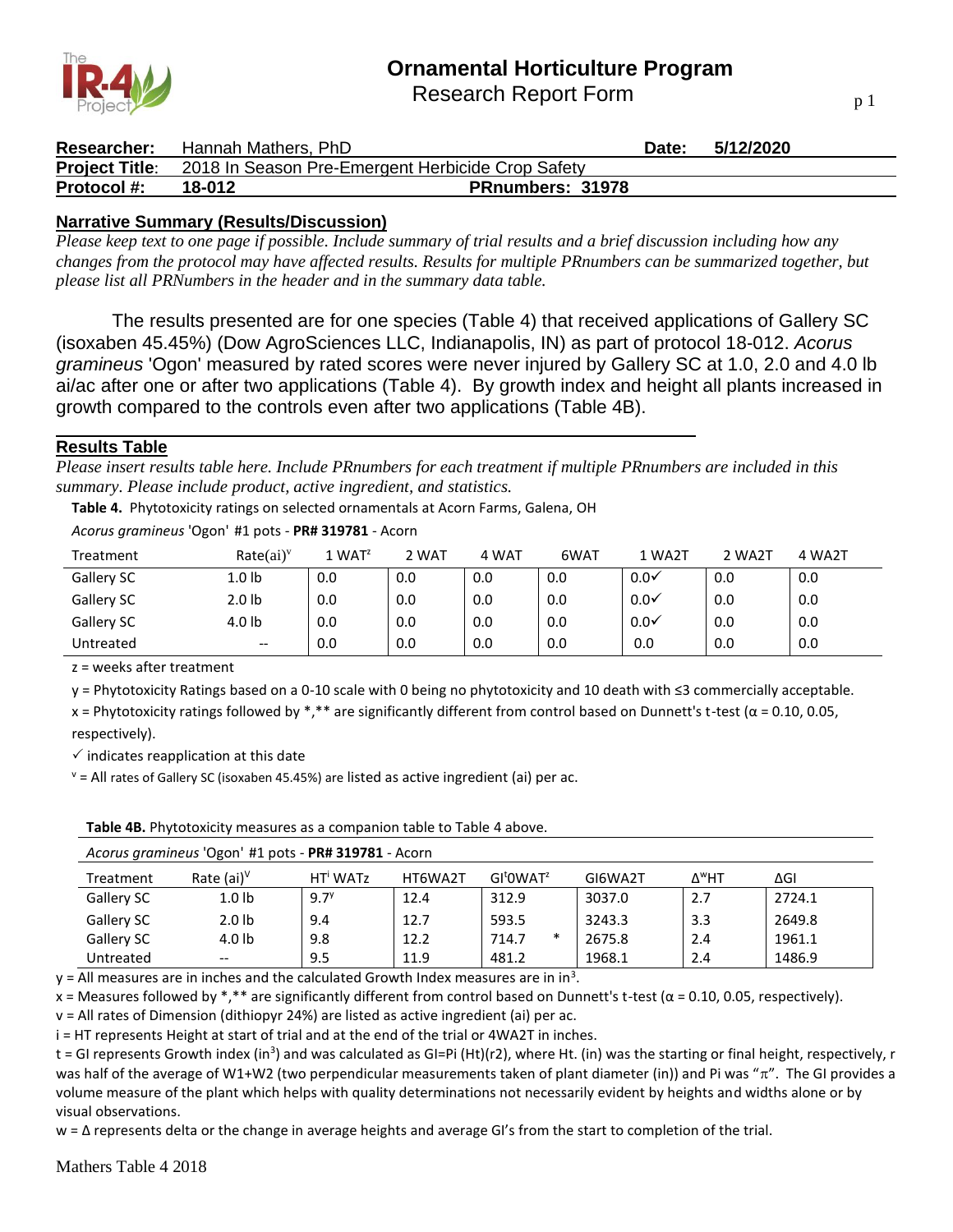Research Report Form



| <b>Researcher:</b> | Hannah Mathers, PhD |                                                                         | Date: | 5/12/2020 |  |
|--------------------|---------------------|-------------------------------------------------------------------------|-------|-----------|--|
|                    |                     | <b>Project Title:</b> 2018 In Season Pre-Emergent Herbicide Crop Safety |       |           |  |
| <b>Protocol #:</b> | 18-012              | <b>PRnumbers: 31978</b>                                                 |       |           |  |

### **Materials & Methods/Recordkeeping**

*Please fill out the information below or attach a separate document with comparable information.*

Protocol 18-012 was followed with no changes, including four replications with three plants per replication and four treatments. 0, 1, 2 and 4X rates of Gallery SC (isoxaben 45.45%) with 1-gallon containers (Table 4) for 48 plants per protocol (PR#: 31978). Evaluations were conducted at 1, 2 and 4 weeks after treatment (WAT). A reapplication was conducted at 7 WAT, and evaluations occurred 1, 2, and 4 weeks after second treatment (WA2T). Rates are listed in pounds of active ingredient (a.i)/ acre with 1X being 1.0 lb ai/ac (Table 4). Pictures were also taken at 6WA2T but no evaluations. *Acorus gramineus* 'Ogon' were located at Acorn Farms Inc., 7679 Worthington Rd., Galena, OH. Weather records for Columbus, OH are presented as Acorn Farms is in the greater Columbus, OH region. All plants were grown in standard container media (85% pine bark and 15% Comtil) (Krutz Bros. Central Ohio, LLC, Groveport, OH) and fertilized with The Anderson's 18-6-12 + minors, slowrelease 8-9-month formulation and over-head irrigation. Applications at Acorn were conducted on May 23, 2018. All herbicides were applied within 7 days after potting as over the top applications and all were watered within 2 hours following applications.

Name(s) of Personnel Conducting Research: Dr. Hannah Mathers Location of Trial (city/state): Acorn Farms Inc., Galena, OH Use Site (greenhouse/shade house/field container/etc.): Field container

Crop History

| Crop Cultivar/Variety: | Acorus gramineus 'Ogon'              |
|------------------------|--------------------------------------|
| Purchased from:        | Hoffman Nursery, Inc., Rougemont, NC |
| Date of Transplanting: | May 16, 2018                         |
| Potting Mix:           | See above                            |
| Pot size & spacing:    | 1-gallon pots on 1-foot centers      |

Product(s) applied prior to start of experiment:

| Product    | Rate            | <b>Application Type</b>                   | Date of<br>Application | <b>Crop Growth Stage</b> |
|------------|-----------------|-------------------------------------------|------------------------|--------------------------|
| Gallery SC | 0               |                                           |                        | Shoot expansion          |
|            | 1.0 $lb$ a.i/ac | Liquid - applied<br>via $CO2$<br>backpack | 05/23/2018             | Shoot expansion          |
|            | 2.0 lb $a.i/ac$ | Liquid - applied<br>via $CO2$<br>backpack | 05/23/2018             | Shoot expansion          |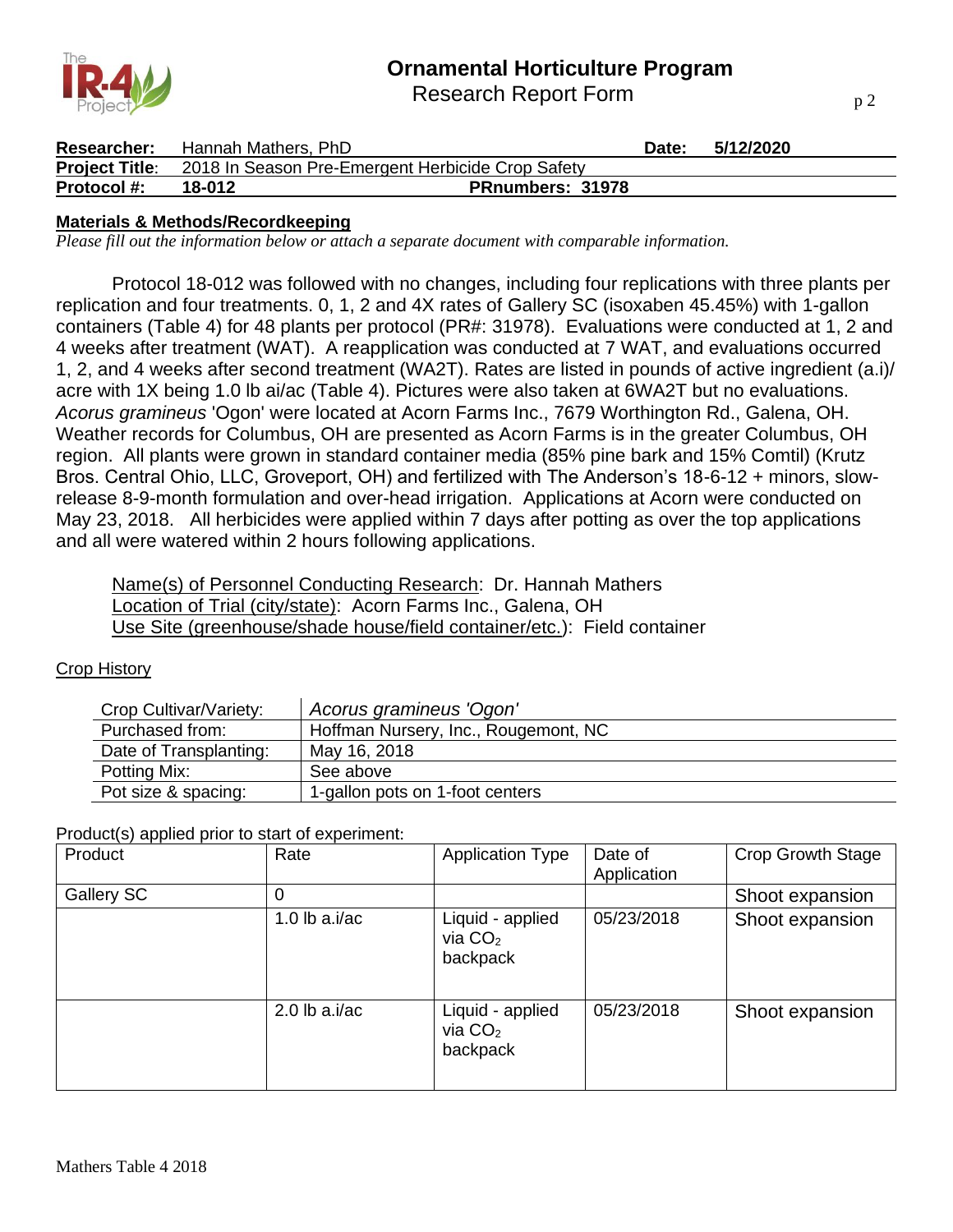

Research Report Form

p 3

| <b>Researcher:</b>    | Hannah Mathers, PhD                               |                                           | Date:      | 5/12/2020       |
|-----------------------|---------------------------------------------------|-------------------------------------------|------------|-----------------|
| <b>Project Title:</b> | 2018 In Season Pre-Emergent Herbicide Crop Safety |                                           |            |                 |
| <b>Protocol #:</b>    | 18-012                                            | <b>PRnumbers: 31978</b>                   |            |                 |
|                       | 4.0 lb $a.i/ac$                                   | Liquid - applied<br>via $CO2$<br>backpack | 05/23/2018 | Shoot expansion |

### **Experiment Information**

Experimental Design: Completely randomized design with species Number of Reps: Four replicates with three plants per replicate or 12 plants/tmt/rate/species

#### **Photos**

*Please embed photos here or send jpg, tiff, or bmp.*



**Fig. 4.1.** (Above) *Acorus gramineus* 'Ogon' located at Acorn Farms, Galena, OH. This photo was taken on July12, 2018 or 7WAT, just before the 2nd application of Gallery SC was conducted. From left to right 4X, 2X, 1X and control are shown. At the time of the 2nd application all *Acorus gramineus*  'Ogon' showed no injury from the first application and no reduction in growth relative to the controls. Photo taken by: H. Mathers.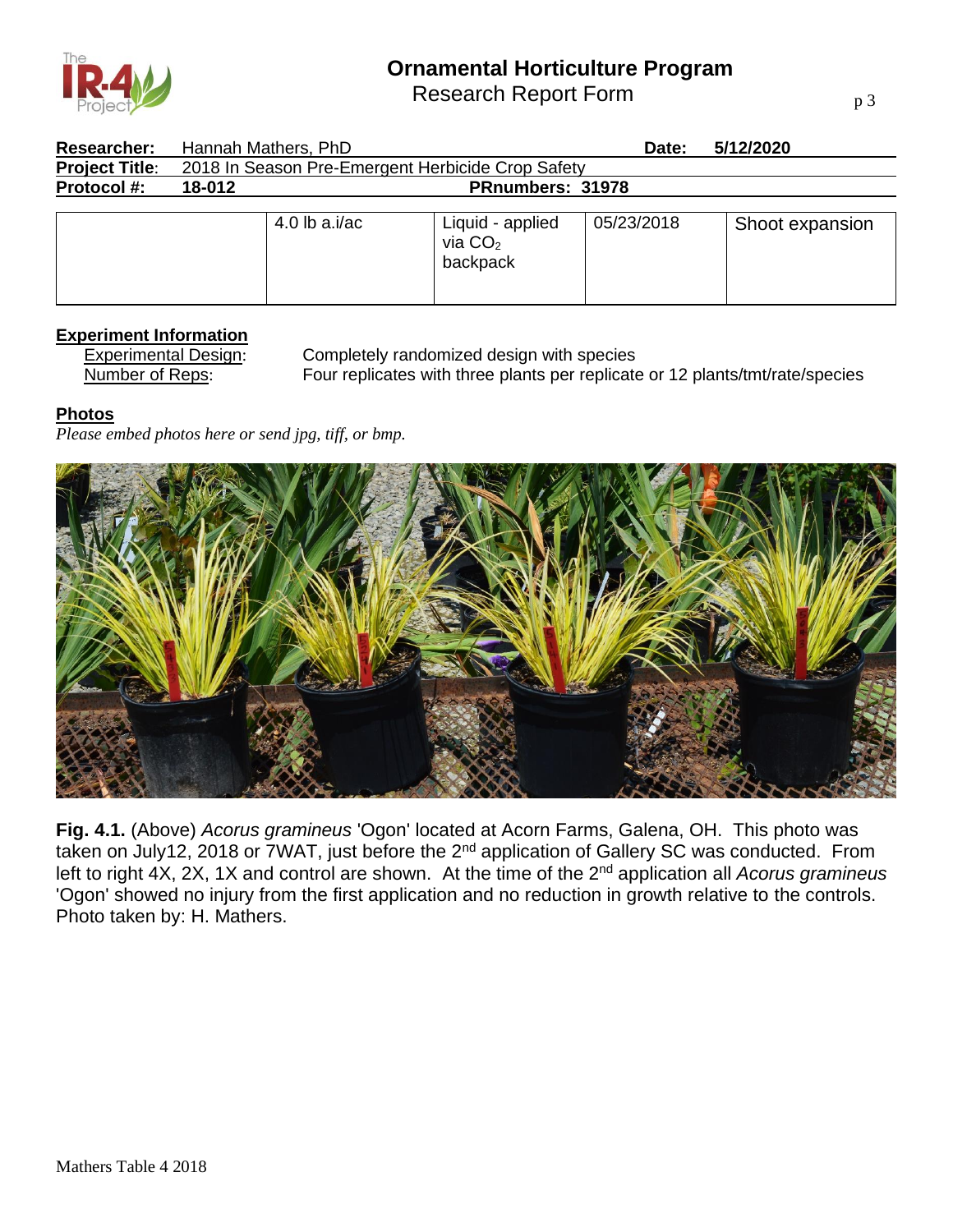

Research Report Form

| Researcher:           | Hannah Mathers, PhD                               |                  | Date: | 5/12/2020 |
|-----------------------|---------------------------------------------------|------------------|-------|-----------|
| <b>Project Title:</b> | 2018 In Season Pre-Emergent Herbicide Crop Safety |                  |       |           |
| Protocol #:           | 18-012                                            | PRnumbers: 31978 |       |           |
|                       |                                                   |                  |       |           |

**Fig. 4.2.** (Above) *Acorus gramineus* 'Ogon' located at Acorn Farms, Galena, OH. This photo was taken on Aug. 18, 2018 or 6 WA2T. From left to right Control, 1X, 2X and 4X plants are shown. Even after two applications of Gallery SC there was no injury (Table 4) or growth reduction (Table 4B) relative to the control. Photo taken by: H. Mathers.

 $\sim$ 

### **Data Collected**

*Please describe data collected and scoring system. Also include the dates data were collected.*

**ANGEL** 

All rated score evaluations of phytotoxicity (defined in report) were measured on a 0 to 10 scale where 0 represented no phytotoxicity,  $>3$  represents commercially unacceptable injury and 10 represented plant death (Barolli et al., 2005; Collins et al. 1999; Duray and Davies, 1989; Mathers and Case, 2010; Samtami et al., 2007). This rated score is a standard measure accepted in all major weed and horticultural science journals with each interval representing a 10% increase in injury over the whole plant (ex. 3 would be 30% injury and 5 would be 50%, etc.). Starting and ending heights, and two perpendicular measurements of diameter were taken per plant. These measures were used to calculate Growth index (GI) (in<sup>3</sup>) as GI=Pi (Ht)(r2), where Ht. (in) was the starting or ending height, r was half of the average of W1+W2 [two perpendicular measurements taken of plant diameter (in)] and Pi was " $\pi$ ". The GI provides a volume measure of the plant which helps with quality determinations not necessarily evident by heights and widths alone or by visual observations. Symptoms were also noted if significant, and photos were conducted *in situ.*

### **Raw Data**

See attached excel files

and the factor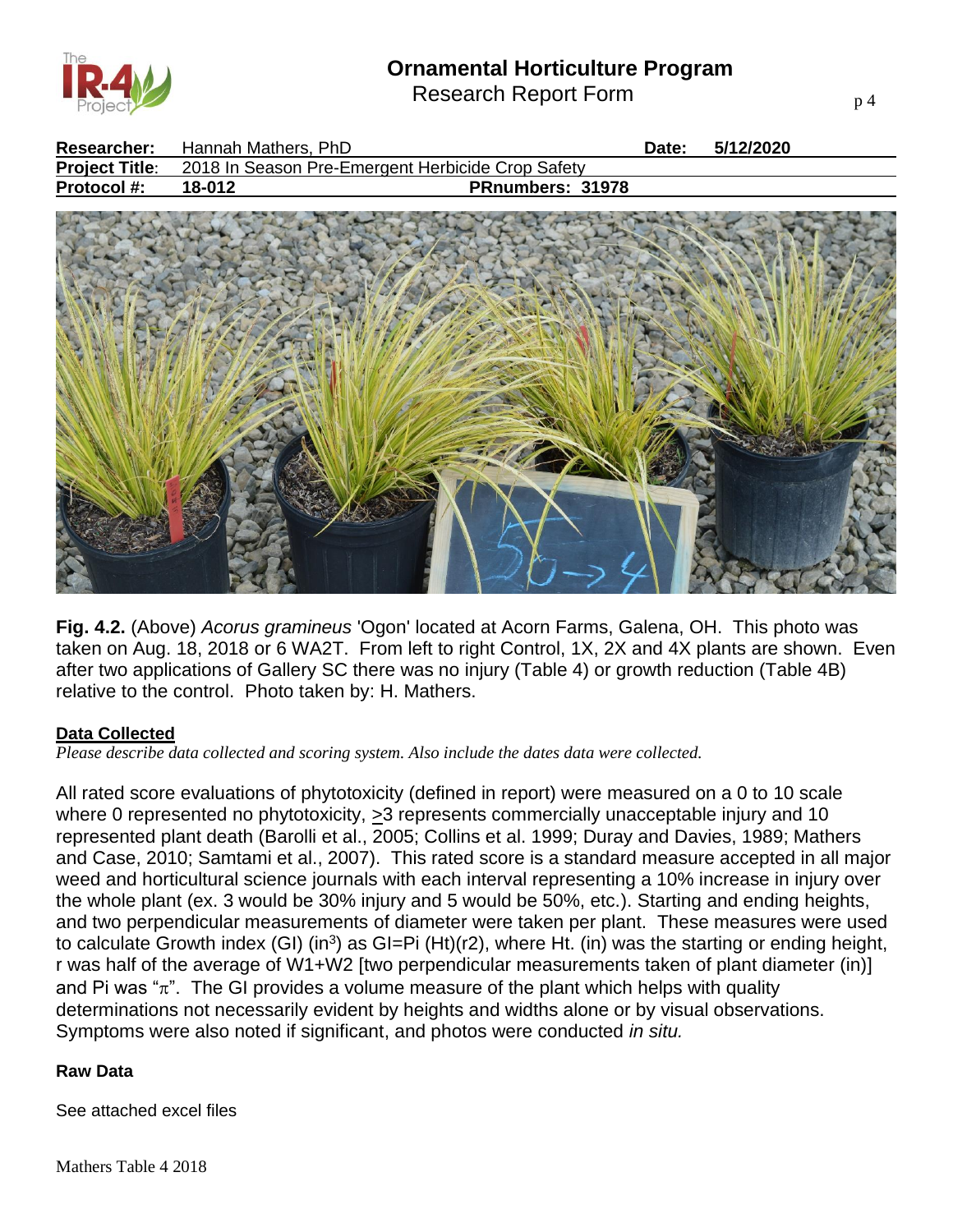Research Report Form



|                    | <b>Researcher:</b> Hannah Mathers, PhD |                                                                         | Date: | 5/12/2020 |
|--------------------|----------------------------------------|-------------------------------------------------------------------------|-------|-----------|
|                    |                                        | <b>Project Title:</b> 2018 In Season Pre-Emergent Herbicide Crop Safety |       |           |
| <b>Protocol #:</b> | 18-012                                 | <b>PRnumbers: 31978</b>                                                 |       |           |

### **Environmental conditions during the experiment:**

*Insert temperature, precipitation and/or irrigation, and relative humidity with a minimum of high, low and average daily temperatures. Or send separate file with this information.*

*Include a statement about any significant weather or environmental events during the experiment. Source:<https://www.wunderground.com/history/monthly/us/oh/columbus/KCMH/date/2018-8>*

| <b>Date</b>             | Temperature (°F) |      |     | Humidity (%) |      | Precipitation |                           |
|-------------------------|------------------|------|-----|--------------|------|---------------|---------------------------|
| <b>May</b>              | Max              | Avg  | Min | Max          | Avg  | Min           | Total                     |
| 1                       | 81               | 64.6 | 45  | 68           | 38.2 | 17            | 0                         |
| $\mathbf 2$             | 85               | 73.0 | 59  | 60           | 46.8 | 36            | 0                         |
| 3                       | 80               | 74.1 | 69  | 87           | 61.1 | 47            | 0                         |
| $\overline{\mathbf{4}}$ | 82               | 70.8 | 60  | 84           | 63.5 | 42            | 0.09                      |
| 5                       | 68               | 60.8 | 51  | 93           | 71.5 | 50            | 1.8                       |
| $\overline{6}$          | 77               | 64.4 | 56  | 90           | 65.9 | 27            | 0                         |
| $\overline{7}$          | 72               | 62.1 | 52  | 93           | 63.4 | 38            | 0.06                      |
| 8                       | 79               | 64.8 | 49  | 80           | 52.0 | 32            | 0                         |
| $\boldsymbol{9}$        | 83               | 73.9 | 56  | 84           | 49.1 | 28            | 0                         |
| 10                      | 80               | 72.0 | 64  | 90           | 55.8 | 29            | 0.17                      |
| 11                      | 78               | 66.5 | 57  | 83           | 60.3 | 46            | 0                         |
| 12                      | 85               | 72.7 | 62  | 78           | 57.5 | 40            | 0                         |
| 13                      | 86               | 72.2 | 59  | 87           | 67.4 | 46            |                           |
| 14                      | 84               | 74.4 | 64  | 90           | 66.7 | 46            | 0                         |
| 15                      | 86               | 73.7 | 66  | 100          | 75.5 | 35            |                           |
| 16                      | 78               | 68.2 | 62  | 93           | 82.2 | 62            | 0.66                      |
| 17                      | 80               | 71.7 | 61  | 87           | 69.8 | 52            | 0.05                      |
| 18                      | 74               | 69.7 | 66  | 84           | 70.9 | 61            | 0.03                      |
| 19                      | 81               | 73.5 | 66  | 87           | 71.7 | 56            | 0.09                      |
| 20                      | 78               | 70.1 | 66  | 93           | 76.1 | 54            | 0.01                      |
| 21                      | 82               | 69.4 | 61  | 94           | 75.9 | 52            | 0.08                      |
| 22                      | 81               | 71.8 | 66  | 96           | 80.1 | 58            | 0.82                      |
| 23 - Start              | 77               | 67.6 | 63  | 87           | 69.0 | 43            | 0.04                      |
| 24                      | 83               | 70.7 | 55  | 84           | 51.9 | 29            | 0                         |
| 25                      | 87               | 74.4 | 58  | 87           | 52.6 | 29            | 0                         |
| 26                      | 84               | 73.8 | 65  | 100          | 71.9 | 25            | 0                         |
| 27                      | 89               | 78.0 | 68  | 97           | 70.2 | 45            | 1.57                      |
| 28                      | 91               | 80.0 | 68  | 93           | 64.9 | 40            | 0                         |
| 29                      | 89               | 80.0 | 69  | 90           | 61.5 | 40            |                           |
| 30-1WAT                 | 85               | 77.4 | 71  | 93           | 74.5 | 55            |                           |
| 31                      | 86               | 77.2 | 71  | 87           | 75.9 | 53            | 0.28                      |
| <b>Date</b>             | Temperature (°F) |      |     | Humidity (%) |      |               | <b>Precipitation (in)</b> |
| Jun                     | Max              | Avg  | Min | Max          | Avg  | Min           | Total                     |
| 1                       | 81               | 73.2 | 68  | 87           | 77.5 | 62            | 0.42                      |
| $\overline{\mathbf{c}}$ | 83               | 73.5 | 67  | 90           | 74.0 | 53            | 0.00                      |
| 3                       | 83               | 73.6 | 65  | 90           | 65.5 | 29            | 0.00                      |
| 4                       | 76               | 68.2 | 59  | 78           | 50.8 | 31            | 0.08                      |
| 5                       | 67               | 62.1 | 59  | 96           | 78.3 | 49            | 0.00                      |
| 6-2WAT                  | 68               | 59.4 | 50  | 93           | 68.3 | 45            | 0.57                      |

Mathers Table 4 2018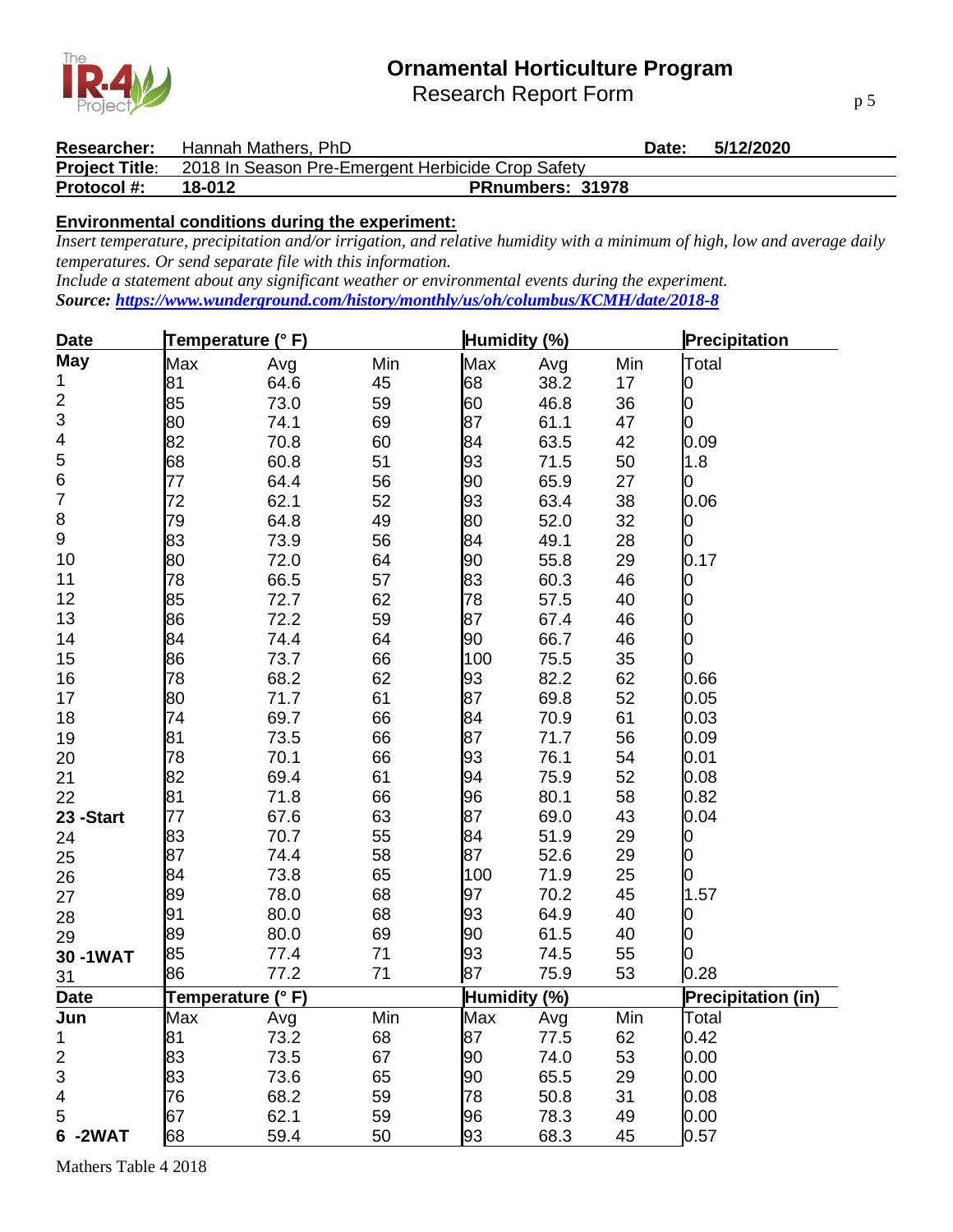



| Researcher:           |                   | Hannah Mathers, PhD                               |     |              |                  | Date:                | 5/12/2020                 |  |
|-----------------------|-------------------|---------------------------------------------------|-----|--------------|------------------|----------------------|---------------------------|--|
| <b>Project Title:</b> |                   | 2018 In Season Pre-Emergent Herbicide Crop Safety |     |              |                  |                      |                           |  |
| Protocol #:           | 18-012            |                                                   |     |              | PRnumbers: 31978 |                      |                           |  |
| <b>Date</b>           | Temperature (° F) |                                                   |     | Humidity (%) |                  | <b>Precipitation</b> |                           |  |
| $\overline{7}$        | 81                | 67.5                                              | 53  | 83           | 62.2             | 45                   | 0.00                      |  |
| 8                     | 84                | 71.4                                              | 66  | 93           | 75.9             | 47                   | 0.00                      |  |
| 9                     | 87                | 72.9                                              | 66  | 93           | 76.6             | 46                   | 0.54                      |  |
| 10                    | 82                | 73.7                                              | 67  | 93           | 76.2             | 56                   | 0.44                      |  |
| 11                    | 73                | 70.5                                              | 67  | 87           | 81.6             | 73                   | 0.00                      |  |
| 12                    | 80                | 71.8                                              | 65  | 93           | 84.4             | 67                   | 0.02                      |  |
| 13                    | 86                | 74.3                                              | 69  | 97           | 84.1             | 57                   | 0.42                      |  |
| 14                    | 83                | 71.8                                              | 58  | 87           | 55.3             | 27                   | 1.11                      |  |
| 15                    | 86                | 74.7                                              | 61  | 84           | 55.2             | 32                   | 0.00                      |  |
| 16                    | 88                | 77.6                                              | 68  | 85           | 67.1             | 49                   | 0.00                      |  |
| 17                    | 91                | 81.8                                              | 70  | 93           | 68.8             | 50                   | 0.04                      |  |
| 18                    | 93                | 84.1                                              | 73  | 87           | 62.8             | 45                   | 0.00                      |  |
| 19                    | 87                | 80.6                                              | 75  | 90           | 75.3             | 63                   | 0.00                      |  |
| 20 -4WAT              | 87                | 77.2                                              | 72  | 93           | 81.5             | 55                   | 0.38                      |  |
| 21                    | 74                | 70.1                                              | 66  | 94           | 88.3             | 76                   | 0.15                      |  |
| 22                    | 84                | 74.4                                              | 69  | 93           | 79.9             | 49                   | 1.67                      |  |
| 23                    | 79                | 72.5                                              | 68  | 90           | 75.7             | 60                   | 0.22                      |  |
| 24                    | 83                | 75.7                                              | 69  | 84           | 63.7             | 46                   | 0.03                      |  |
| 25                    | 79                | 71.7                                              | 63  | 87           | 69.1             | 52                   | 0.00                      |  |
| 26                    | 83                | 70.1                                              | 64  | 93           | 80.3             | 54                   | 0.00                      |  |
| 27                    | 83                | 72.8                                              | 67  | 93           | 80.5             | 58                   | 0.99                      |  |
| 28                    | 86                | 75.9                                              | 68  | 90           | 70.3             | 48                   | 0.05                      |  |
| 29                    | 88                | 79.5                                              | 68  | 90           | 67.6             | 46                   | 0.00                      |  |
| 30                    | 91                | 81.4                                              | 69  | 90           | 63.8             | 36                   | 0.00                      |  |
| <b>Date</b>           | Temperature (°F)  |                                                   |     | Humidity (%) |                  |                      | <b>Precipitation (in)</b> |  |
| Jul                   | Max               | Avg                                               | Min | Max          | Avg              | Min                  | Total                     |  |
| 1                     | 94                | 82.8                                              | 71  | 87           | 63.7             | 43                   | 0.00                      |  |
| $\frac{2}{3}$         | 90                | 78.9                                              | 74  | 85           | 73.8             | 55                   | 0.00                      |  |
|                       | 92                | 80.7                                              | 71  | 93           | 71.4             | 48                   | 0.00                      |  |
| 4                     | 92                | 81.2                                              | 74  | 91           | 75.3             | 50                   | 0.94                      |  |
| 5                     | 93                | 82.2                                              | 74  | 94           | 72.4             | 48                   | 0.36                      |  |
| 6                     | 81                | 74.0                                              | 63  | 93           | 66.9             | 42                   | 0.66                      |  |
| $\overline{7}$        | 80                | 69.5                                              | 58  | 90           | 57.1             | 32                   | 0.00                      |  |
| 8                     | 86                | 72.4                                              | 59  | 78           | 54.0             | 31                   | 0.00                      |  |
| 9                     | 89                | 77.0                                              | 62  | 84           | 58.1             | 32                   | 0.00                      |  |
| 10                    | 91                | 78.9                                              | 69  | 87           | 68.9             | 42                   | 0.00                      |  |
| 11                    | 84                | 74.9                                              | 64  | 78           | 53.4             | 37                   | 0.00                      |  |
| <b>12-7WAT</b>        | 85                | 74.4                                              | 63  | 72           | 51.5             | 33                   | 0.00                      |  |
| <b>Reapply</b>        |                   |                                                   |     |              |                  |                      |                           |  |
| 13                    | 89                | 79.0                                              | 67  | 68           | 51.2             | 35                   | 0.00                      |  |
| 14                    | 92                | 82.5                                              | 70  | 87           | 58.7             | 33                   | 0.00                      |  |
| 15                    | 86                | 81.5                                              | 75  | 84           | 66.2             | 51                   | 0.00                      |  |
| 16                    | 88                | 79.5                                              | 74  | 91           | 76.9             | 55                   | 0.00                      |  |
| 17                    | 86                | 78.2                                              | 70  | 91           | 59.8             | 33                   | 0.24                      |  |
| 18                    | 83                | 73.7                                              | 64  | 84           | 58.3             | 37                   | 0.00                      |  |
| 19-1WA2T              | 84                | 74.2                                              | 63  | 75           | 52.3             | 33                   | 0.00                      |  |